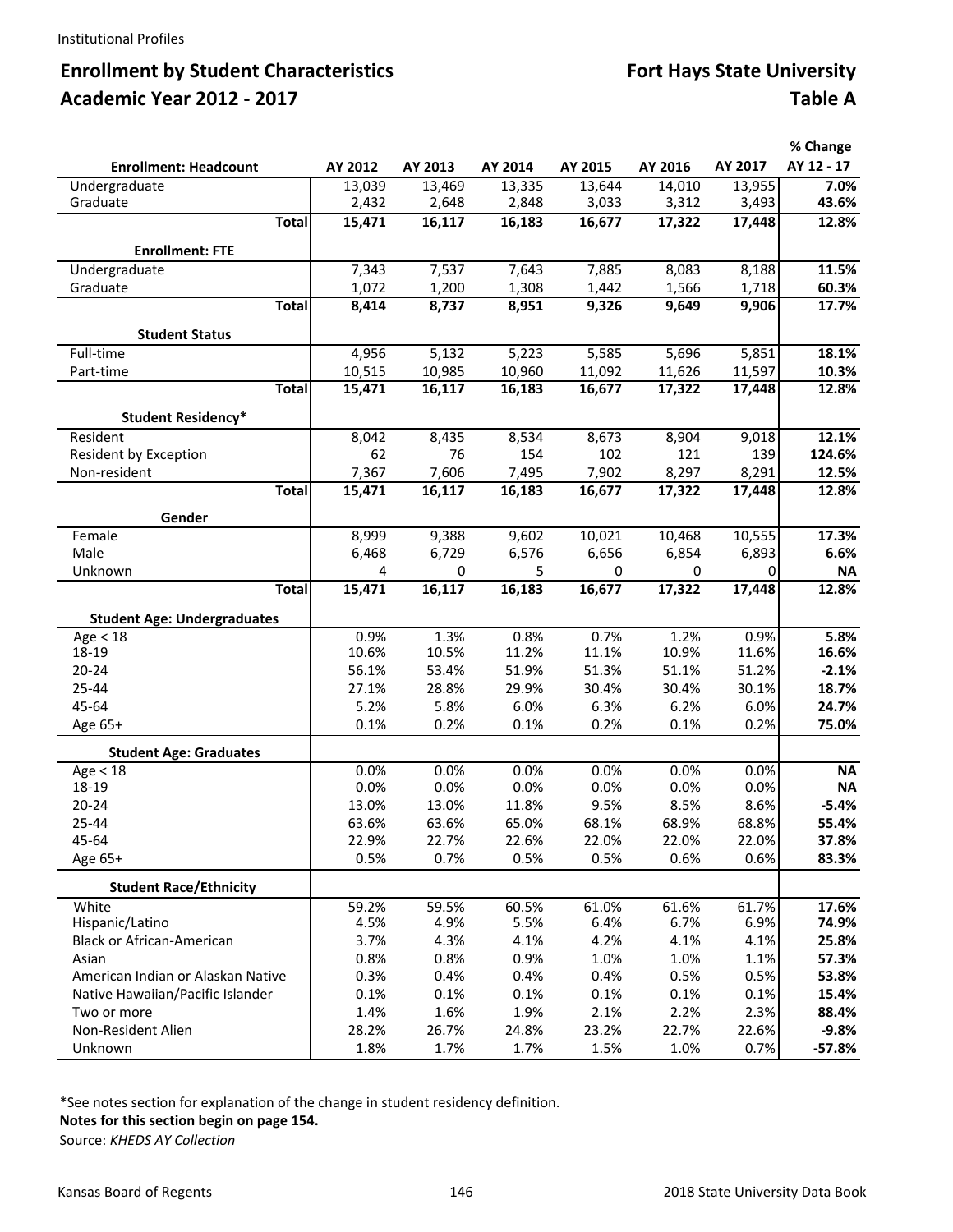# **Enrollment by Student Characteristics Fort Hays State University Academic Year 2017 Table A**



# **Enrollment by Age ‐ Undergraduates Academic Year 2017**

**Notes for this section begin on page 154.** Source: *KHEDS AY Collection*

**4.1%**

**Hispanic/Latino 6.9%**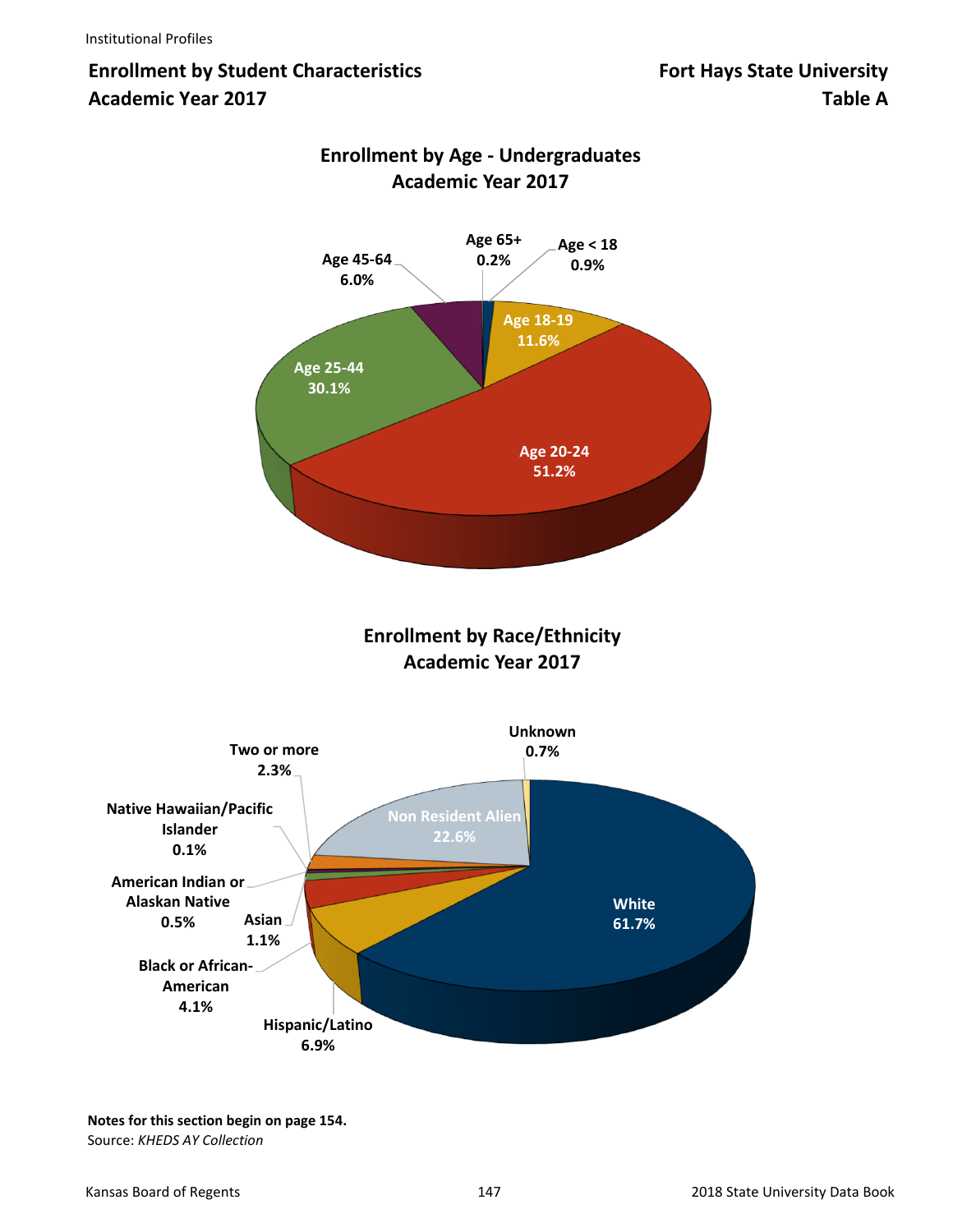#### Institutional Profiles

# **Enrollment by Student Characteristics <b>Fort Hays State University Fall 2012 ‐ 2017 Table A Academic Year 2012 ‐ 2017**

|                                  | <b>Fall 2012</b> | <b>Fall 2013</b> | <b>Fall 2014</b> | <b>Fall 2015</b> | <b>Fall 2016</b> | <b>Fall 2017</b> | % Change<br>Fall 12 - 17 |
|----------------------------------|------------------|------------------|------------------|------------------|------------------|------------------|--------------------------|
| <b>Occupancy in Univ. owned</b>  | 1,344            | 1,519            | 1,641            | 1,510            | 1,541            | 1,613            | 20.0%                    |
| housing & Pct. to Total Enroll   | 10.1%            | 11.3%            | 11.9%            | 10.6%            | 10.5%            | 10.7%            | 5.9%                     |
| <b>Facility Characteristics*</b> |                  |                  |                  |                  |                  |                  |                          |
| <b>Total Gross Area</b>          | 2,000,121        |                  | 2,135,190        |                  | 2,159,131        |                  | <b>NA</b>                |
| <b>Total Net Assignable</b>      | 1,233,751        |                  | 1,341,359        |                  | 1,350,055        |                  | <b>NA</b>                |
| Net Assignable - Residential     | 231,086          |                  | 269,567          |                  | 275,225          |                  | <b>NA</b>                |
| Gross Area Built Since 1961      | 1,389,001        |                  | 1,524,070        |                  | 1,550,419        |                  | <b>NA</b>                |
| % of Gross Building Area         | 75.0%            |                  | 76.7%            |                  | 77.3%            |                  | <b>NA</b>                |
| Avg. Hours of Utilization / week |                  |                  |                  |                  |                  |                  |                          |
| Classroom (7:30 - 5:30)          | 25.64            |                  | 25.89            |                  | 25.51            |                  | <b>NA</b>                |
| Teaching Lab (7:30 - 5:30)       | 9.63             |                  | 9.89             |                  | 10.36            |                  | <b>NA</b>                |
|                                  |                  |                  |                  |                  |                  |                  |                          |
| <b>Enroll: ACT Scores</b>        | AY 2012          | AY 2013          | AY 2014          | AY 2015          | AY 2016          | AY 2017          | % Change<br>AY 12 - 17   |
| (First-time freshmen)            |                  |                  |                  |                  |                  |                  |                          |
| 12 and under                     | 0.3%             | 0.2%             | 0.3%             | 0.3%             | 0.0%             | 0.2%             | $-25.5%$                 |
| $13 - 16$                        | 8.1%             | 9.2%             | 11.7%            | 13.1%            | 9.2%             | 9.6%             | 18.3%                    |
| $17 - 22$                        | 49.4%            | 53.6%            | 53.3%            | 53.4%            | 50.8%            | 48.7%            | $-1.3%$                  |
|                                  |                  |                  |                  |                  |                  |                  |                          |
| $23 - 26$                        | 30.2%            | 26.7%            | 25.4%            | 23.8%            | 28.2%            | 30.6%            | 1.5%                     |
| $27 - 31$                        | 11.3%            | 10.0%            | 9.1%             | 8.8%             | 11.0%            | 9.9%             | $-11.9%$                 |
| $32 - 36$                        | 0.8%             | 0.3%             | 0.2%             | 0.5%             | 0.9%             | 0.9%             | 19.1%                    |
| Degrees/Certificates Awarded**   |                  |                  |                  |                  |                  |                  |                          |
| Certificates                     | $\mathbf 0$      | $\mathbf 0$      | $\mathbf{0}$     | $\Omega$         | 0                | 0                | <b>NA</b>                |
| <b>Associate Degrees</b>         | 77               | 81               | 85               | 106              | 89               | 86               | 11.7%                    |
| <b>Bachelor's Degrees</b>        | 2,464            | 2,794            | 2,572            | 2,494            | 2,598            | 2,597            | 5.4%                     |
| Master's Degrees                 | 511              | 465              | 595              | 608              | 687              | 736              | 44.0%                    |
| <b>Doctoral Degrees</b>          | 0                | 0                | 0                | 0                | 0                | $\Omega$         | <b>NA</b>                |
| <b>Total</b>                     | 3,052            | 3,340            | 3,252            | 3,208            | 3,374            | 3,419            | 12.0%                    |
| <b>Other Awards</b>              |                  |                  | 0                | 0                | 0                | 0                | <b>NA</b>                |

\*The KBOR Inventory of Physical Facilities is reported only in even years.

\*\*See notes section for information about the change in reporting for certificate completions.

**Notes for this section begin on page 154.**

Source: *State University Housing Report; State University Inventory of Facilities; ACT Class Profile Report; KHEDS AY Collection*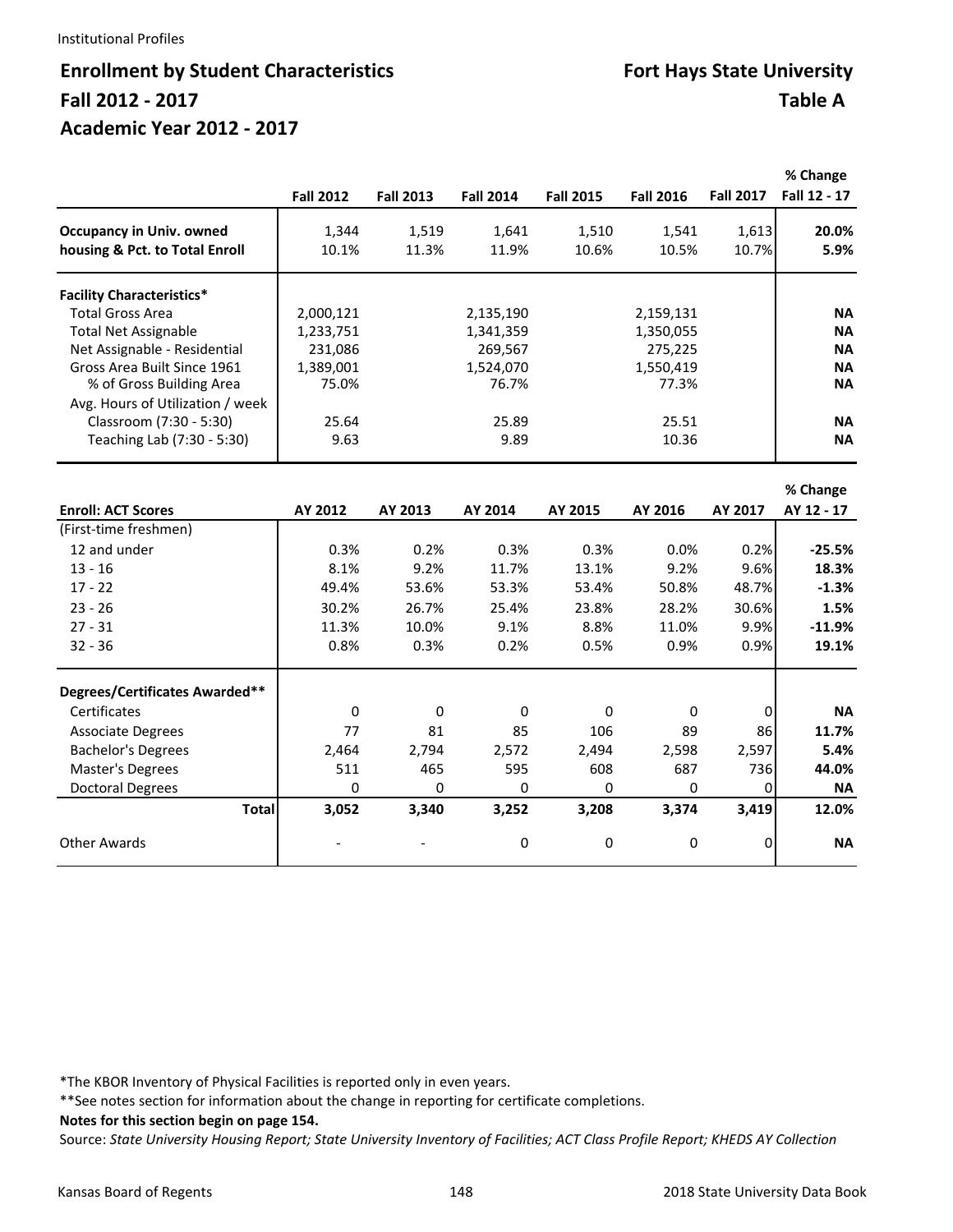

| <b>Entrance</b><br>Year | Completed<br>Home<br><b>Institution</b> | Completed<br>System<br><b>Institution</b> | Completed<br><b>Elsewhere</b> | <b>Retained</b><br>Home<br>Institution | <b>Retained</b><br>System<br><b>Institution</b> | <b>Retained</b><br><b>Elsewhere</b> | <b>Student</b><br><b>Success</b><br>Rate |
|-------------------------|-----------------------------------------|-------------------------------------------|-------------------------------|----------------------------------------|-------------------------------------------------|-------------------------------------|------------------------------------------|
| 2006                    | 51.8%                                   | 7.0%                                      | 3.5%                          | 4.2%                                   | 2.7%                                            | 2.8%                                | 72.1%                                    |
| 2007                    | 57.4%                                   | 5.3%                                      | 3.3%                          | 4.1%                                   | 1.9%                                            | 2.2%                                | 74.2%                                    |
| 2008                    | 57.5%                                   | 6.2%                                      | 3.7%                          | 4.0%                                   | 1.4%                                            | 1.4%                                | 74.1%                                    |
| 2009                    | 58.6%                                   | 5.5%                                      | 2.9%                          | 2.9%                                   | 1.2%                                            | 0.3%                                | 71.4%                                    |
| 2010                    | 60.6%                                   | 4.9%                                      | 2.3%                          | 3.1%                                   | 1.1%                                            | 0.6%                                | 72.6%                                    |
| 2011                    | 58.0%                                   | 5.1%                                      | 2.9%                          | 2.8%                                   | 1.2%                                            | 1.1%                                | 71.1%                                    |

\*Cohort measured includes all first‐time entering and transferring degree‐seeking students. **Notes for this section begin on page 154.**  Source: *KHEDS AY Collection; National Student Clearinghouse*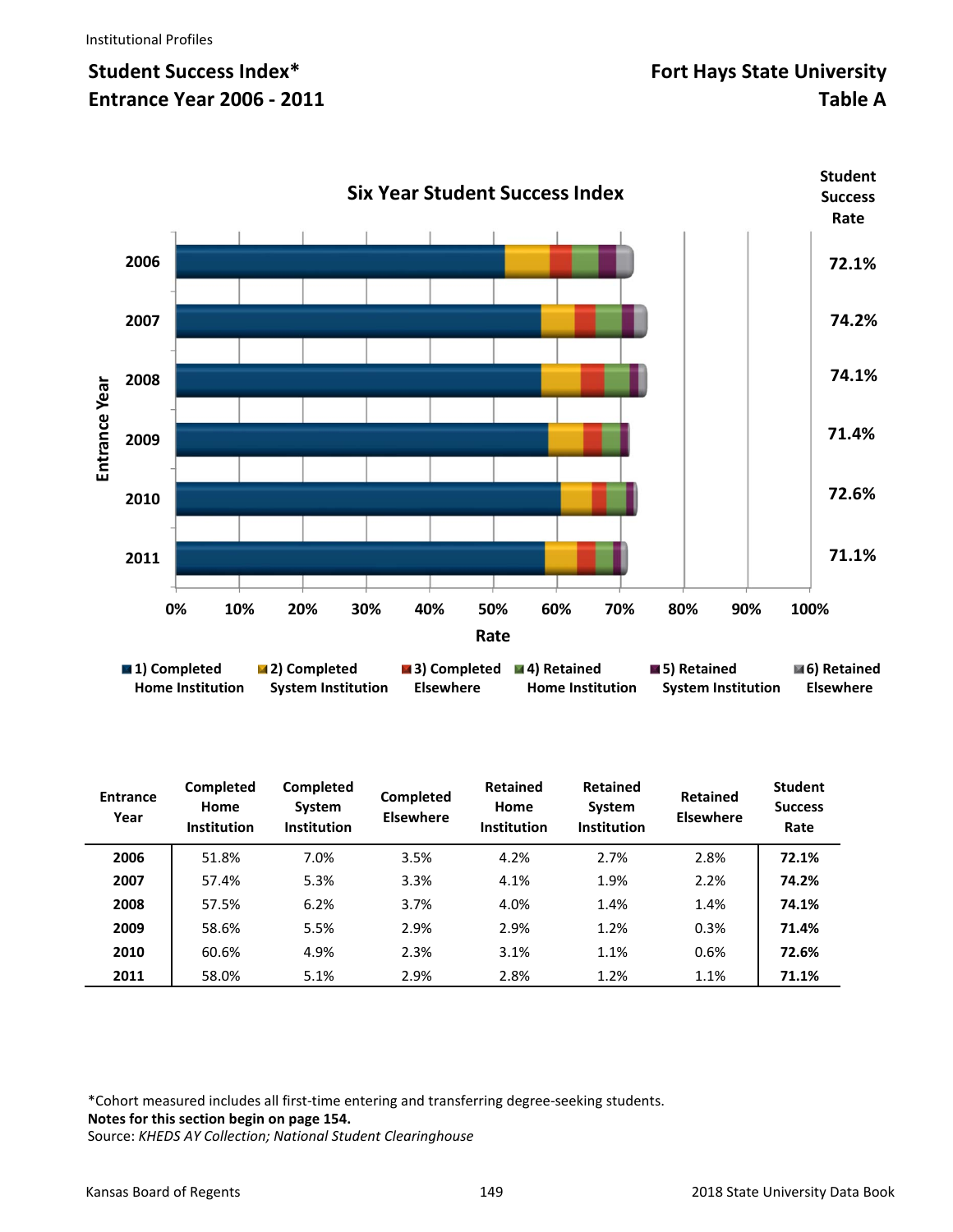## Total Operating Expenditures by Fund Fort Hays State University **Fiscal Year 2012 ‐ 2017 Table B**

| Category                        | FY 2012       | FY 2013       | FY 2014       | FY 2015       | FY 2016       | FY 2017       | Percent<br>of Total<br>FY 2017 |
|---------------------------------|---------------|---------------|---------------|---------------|---------------|---------------|--------------------------------|
|                                 |               |               |               |               |               |               |                                |
| State General Fund Exp.         | \$33,329,564  | \$33,429,219  | \$32,656,996  | \$33,308,355  | \$32,086,541  | \$32,822,540  | 22.7%                          |
| Percent Increase Exp.           | $-1.6%$       | 0.3%          | $-2.3%$       | 2.0%          | $-3.7%$       | 2.3%          |                                |
| General Fees Funds (Tuition)    | \$30,518,924  | \$36,108,565  | \$40,599,035  | \$34,328,504  | \$36,667,484  | \$51,142,800  | 35.3%                          |
| <b>Percent Increase Tuition</b> | 33.8%         | 18.3%         | 12.4%         | $-15.4%$      | 6.8%          | 39.5%         |                                |
| Hospital Revenue Funds          | \$0           | \$0           | \$0           | \$0           | \$0           | \$0           | 0.0%                           |
|                                 |               |               |               |               |               |               |                                |
| Other General Use               | \$0           | \$0           | \$0           | \$0           | \$0           | \$0           | 0.0%                           |
| General Use Exp.                | \$63,848,488  | \$69,537,784  | \$73,256,031  | \$67,636,859  | \$68,754,025  | \$83,965,340  | 58.0%                          |
| Percent Increase GU             | 12.7%         | 8.9%          | 5.3%          | $-7.7%$       | 1.7%          | 22.1%         |                                |
|                                 |               |               |               |               |               |               |                                |
| Restricted Use Exp.             | \$47,005,585  | \$51,285,332  | \$55,946,804  | \$55,626,393  | \$59,318,089  | \$60,720,751  | 42.0%                          |
| Percent Increase RU             | 8.8%          | 9.1%          | 9.1%          | $-0.6%$       | 6.6%          | 2.4%          |                                |
| <b>Total Operating Exp.</b>     | \$110,854,073 | \$120,823,116 | \$129,202,835 | \$123,263,252 | \$128,072,114 | \$144,686,091 | 100.0%                         |
| Pct. Increase Total Operating   | 11.0%         | 9.0%          | 6.9%          | $-4.6%$       | 3.9%          | 13.0%         |                                |
|                                 |               |               |               |               |               |               |                                |

## **Total Operating Expenditures by Fund Fiscal Year 2012 ‐ 2017**



**Notes for this section begin on pages 154.**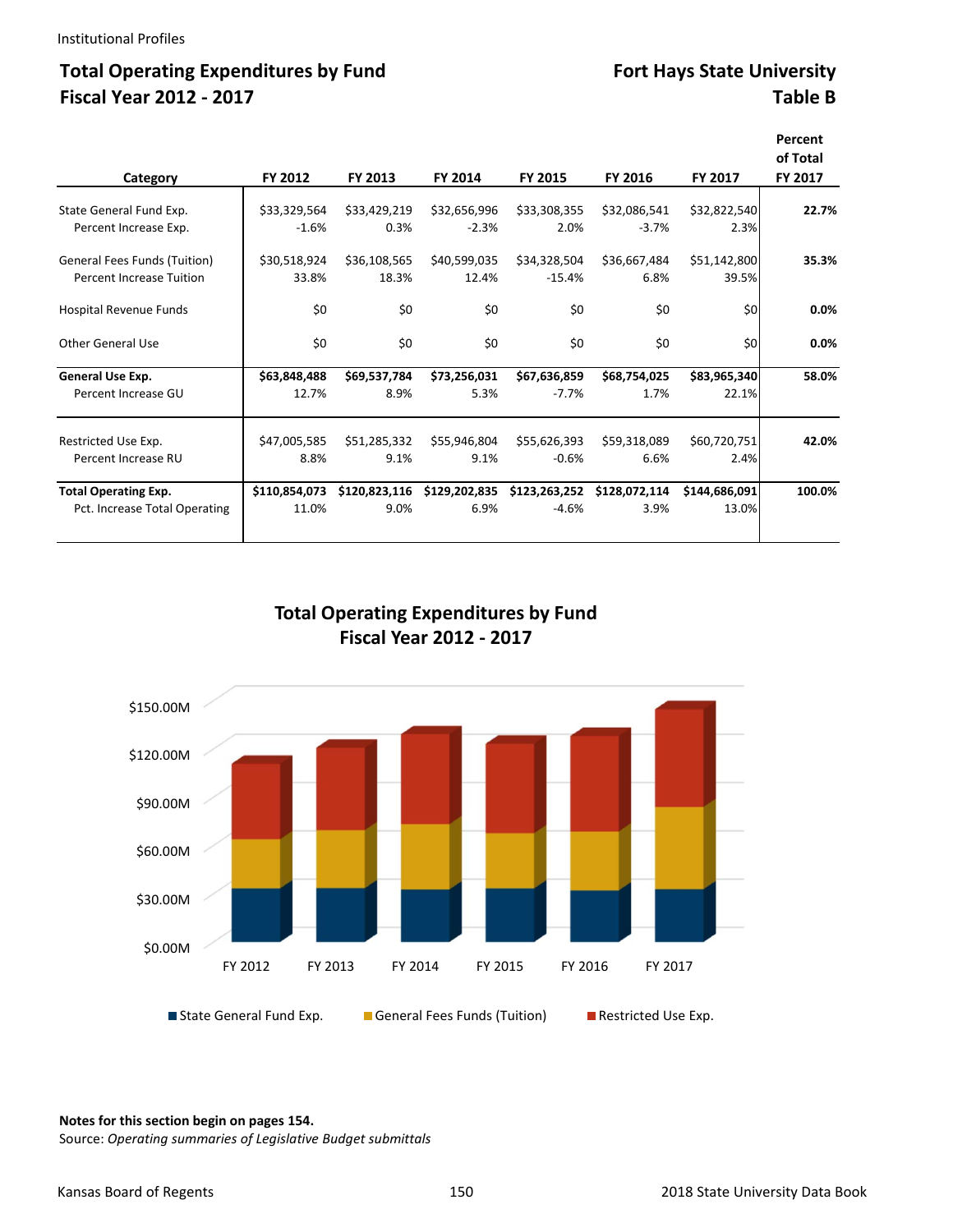# All Funds Operating Expenditures by Program **Fort Hays State University Fiscal Year 2012 ‐ 2017 Table C**

|                                |               |               |               |               |               |               | % Change   |
|--------------------------------|---------------|---------------|---------------|---------------|---------------|---------------|------------|
| Category                       | FY 2012       | FY 2013       | FY 2014       | FY 2015       | FY 2016       | FY 2017       | FY 12 - 17 |
| Instruction                    | \$35,781,317  | \$38,935,334  | \$40,549,880  | \$41,699,441  | \$42,762,655  | \$46,606,957  | 30.3%      |
| per FTE Student                | \$4,365       | \$4,581       | \$4,659       | \$4,624       | \$4,643       | \$4,858       | 11.3%      |
| Academic Support               | \$14,010,535  | \$13,671,317  | \$14,668,460  | \$14,046,081  | \$17,169,622  | \$19,110,668  | 36.4%      |
| per FTE Student                | \$1,709       | \$1,609       | \$1,685       | \$1,558       | \$1,864       | \$1,992       | 16.6%      |
| <b>Student Services</b>        | \$9,030,259   | \$8,988,735   | \$10,014,620  | \$10,268,878  | \$10,368,755  | \$10,587,913  | 17.2%      |
| per FTE Student                | \$1,102       | \$1,058       | \$1,151       | \$1,139       | \$1,126       | \$1,104       | 0.2%       |
| <b>Institutional Support</b>   | \$6,573,882   | \$6,662,157   | \$6,973,363   | \$8,078,165   | \$8,189,466   | \$9,034,359   | 37.4%      |
| per FTE Student                | \$802         | \$784         | \$801         | \$896         | \$889         | \$942         | 17.4%      |
| <b>Educational Program</b>     | \$65,395,993  | \$68,257,543  | \$72,206,323  | \$74,092,565  | \$78,490,498  | \$85,339,897  | 30.5%      |
| per FTE Student                | \$7,977       | \$8,032       | \$8,296       | \$8,216       | \$8,521       | \$8,895       | 11.5%      |
| <b>Physical Plant</b>          | \$7,885,054   | \$8,165,434   | \$8,435,111   | \$7,901,855   | \$7,632,376   | \$7,823,702   | $-0.8%$    |
| Research                       | \$454,669     | \$342,482     | \$718,609     | \$660,810     | \$664,391     | \$370,254     | $-18.6%$   |
| <b>Public Service</b>          | \$5,412,586   | \$5,106,381   | \$5,217,596   | \$5,706,202   | \$5,601,392   | \$2,821,429   | $-47.9%$   |
| Scholarships and Fellowships   | \$18,641,116  | \$19,405,271  | \$20,086,116  | \$20,680,182  | \$20,677,149  | \$21,294,175  | 14.2%      |
| Other (including Transfers)    | \$5,486,274   | \$10,063,909  | \$10,408,763  | \$3,973,841   | \$3,266,199   | \$13,580,207  | 147.5%     |
| <b>Total Educ. and General</b> | \$103,275,692 | \$111,341,020 | \$117,072,518 | \$113,015,455 | \$116,332,005 | \$131,229,664 | 27.1%      |
| <b>Auxiliary Enterprises</b>   | \$7,578,381   | \$9,482,096   | \$12,130,318  | \$10,247,797  | \$11,740,109  | \$13,456,427  | 77.6%      |
| <b>Total Operating Exp.</b>    | \$110,854,073 | \$120,823,116 | \$129,202,836 | \$123,263,252 | \$128,072,114 | \$144,686,091 | 30.5%      |

## **All Funds Operating Expenditures by Program Fiscal Year 2012 ‐ 2017**



**Notes for this section begin on pages 154.**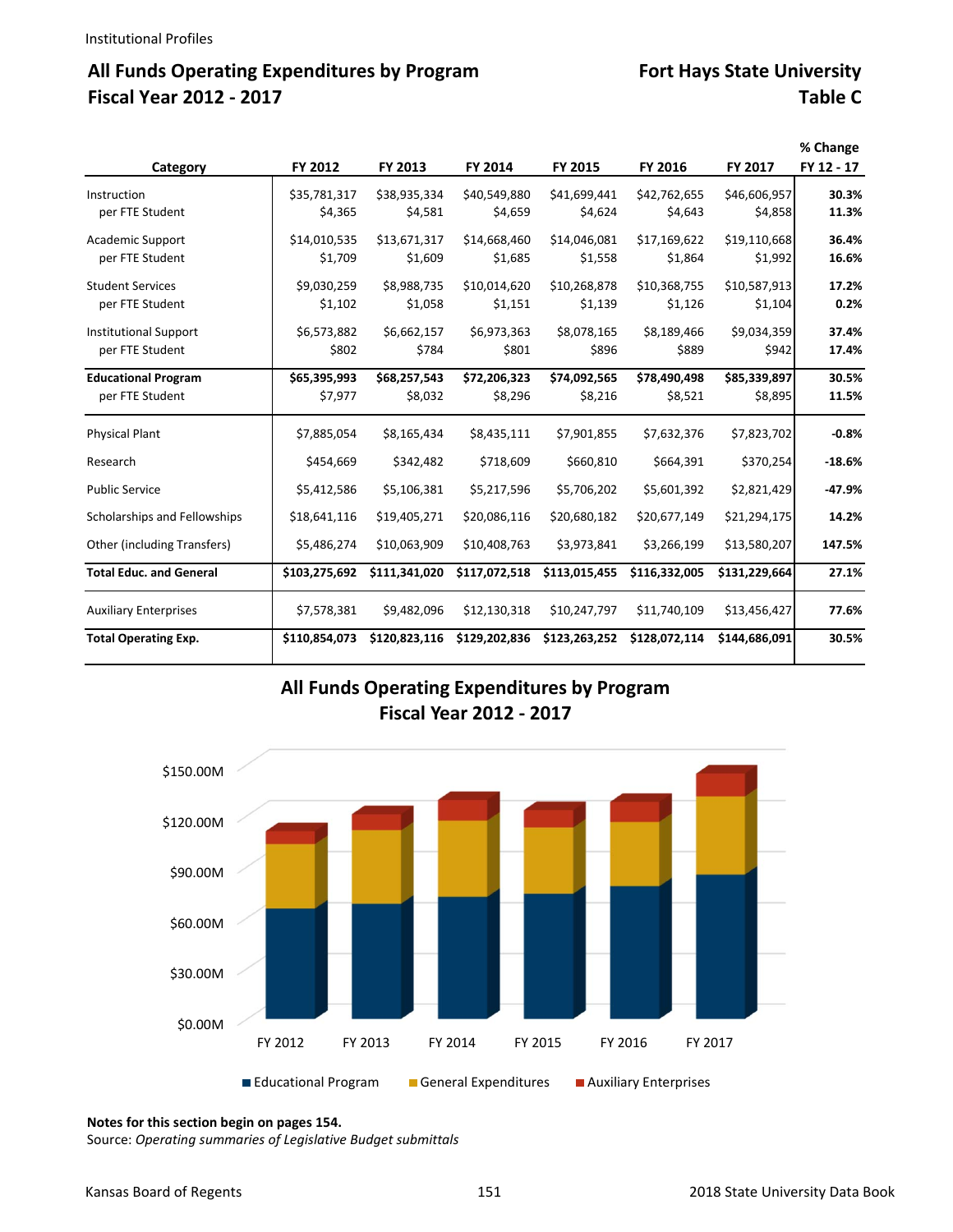# General Use Operating Expenditures by Program **Fort Hays State University Fiscal Year 2012 ‐ 2017 Table D**

|                                |              |              |              |              |              |              | % Change   |
|--------------------------------|--------------|--------------|--------------|--------------|--------------|--------------|------------|
| Category                       | FY 2012      | FY 2013      | FY 2014      | FY 2015      | FY 2016      | FY 2017      | FY 12 - 17 |
| Instruction                    | \$26,891,630 | \$27,656,254 | \$28,966,708 | \$29,942,259 | \$29,821,346 | \$31,514,889 | 17.2%      |
| per FTE Student                | \$3,280      | \$3,254      | \$3,328      | \$3,320      | \$3,238      | \$3,285      | 0.1%       |
| <b>Academic Support</b>        | \$10,477,542 | \$10,278,091 | \$11,235,807 | \$10,813,498 | \$12,174,183 | \$14,241,132 | 35.9%      |
| per FTE Student                | \$1,278      | \$1,209      | \$1,291      | \$1,199      | \$1,322      | \$1,484      | 16.1%      |
| <b>Student Services</b>        | \$6,300,975  | \$6,153,176  | \$6,862,773  | \$6,596,597  | \$6,897,328  | \$7,155,589  | 13.6%      |
| per FTE Student                | \$769        | \$724        | \$788        | \$731        | \$749        | \$746        | $-3.0%$    |
| <b>Institutional Support</b>   | \$5,964,616  | \$5,923,149  | \$6,160,917  | \$6,981,564  | \$7,304,835  | \$8,090,193  | 35.6%      |
| per FTE Student                | \$728        | \$697        | \$708        | \$774        | \$793        | \$843        | 15.9%      |
| <b>Educational Program</b>     | \$49,634,763 | \$50,010,670 | \$53,226,205 | \$54,333,918 | \$56,197,692 | \$61,001,803 | 22.9%      |
| per FTE Student                | \$6,055      | \$5,885      | \$6,115      | \$6,025      | \$6,101      | \$6,358      | 5.0%       |
| <b>Physical Plant</b>          | \$7,481,389  | \$7,817,307  | \$8,080,078  | \$7,604,344  | \$7,378,869  | \$7,585,642  | 1.4%       |
| Research                       | \$25,284     | \$23,084     | \$34,860     | \$44,952     | \$56,276     | \$54,289     | 114.7%     |
| <b>Public Service</b>          | \$285,987    | \$284,792    | \$283,031    | \$293,302    | \$298,527    | \$307,241    | 7.4%       |
| Scholarships and Fellowships   | \$1,219,770  | \$1,356,559  | \$1,317,899  | \$1,402,868  | \$1,567,501  | \$1,567,501  | 28.5%      |
| Other (including Transfers)    | \$5,201,295  | \$10,045,372 | \$10,313,959 | \$3,957,475  | \$3,255,160  | \$13,448,864 | 158.6%     |
| <b>Total Educ. and General</b> | \$63,848,488 | \$69,537,784 | \$73,256,032 | \$67,636,859 | \$68,754,025 | \$83,965,340 | 31.5%      |
| <b>Auxiliary Enterprises</b>   | \$0          | \$0          | \$0          | \$0          | \$0          | \$0          | <b>NA</b>  |
| <b>Total General Use Exp.</b>  | \$63,848,488 | \$69,537,784 | \$73,256,032 | \$67,636,859 | \$68,754,025 | \$83,965,340 | 31.5%      |

## **General Use Operating Expenditures by Program Fiscal Year 2012 ‐ 2017**



**Notes for this section begin on pages 154.**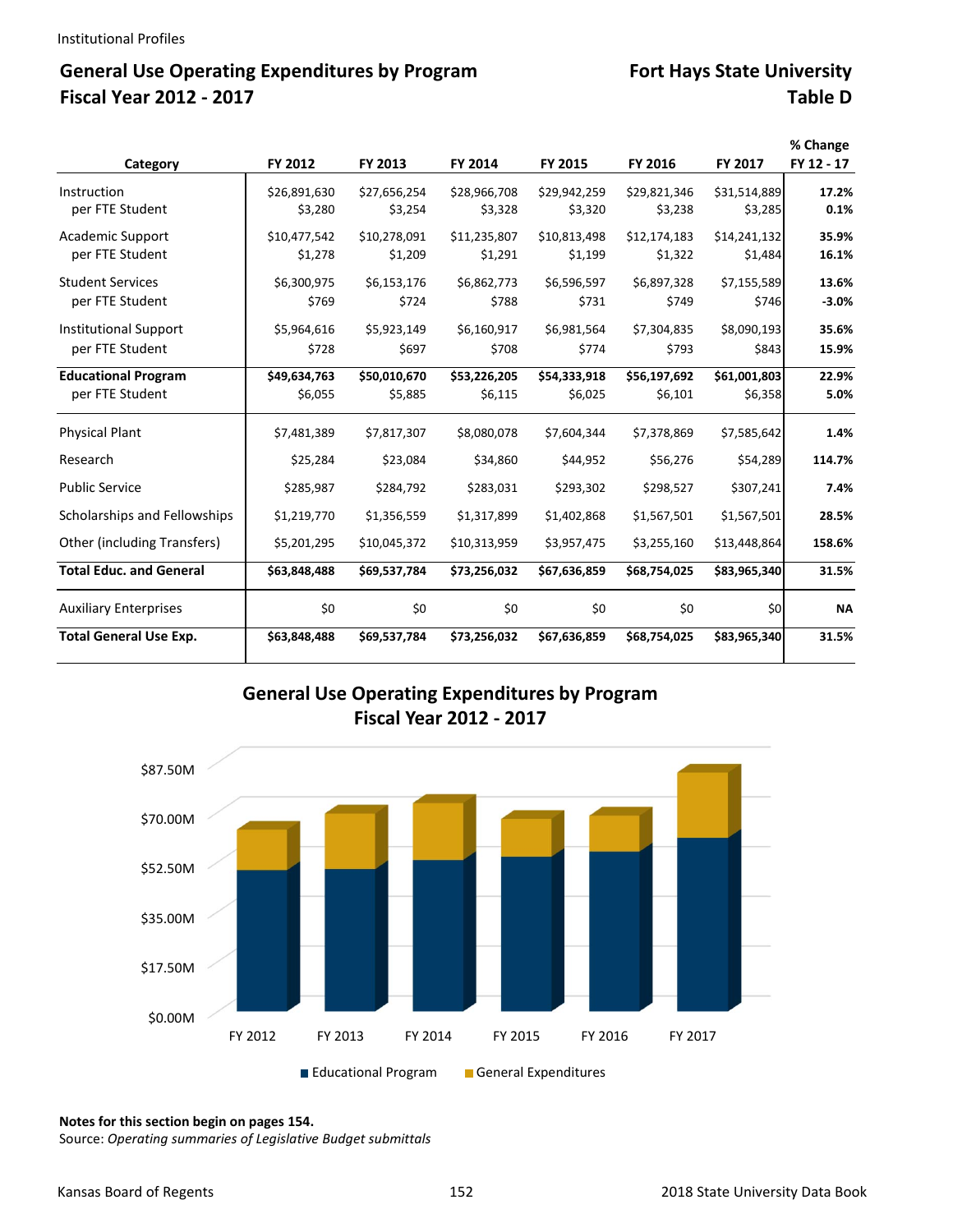# General Use Operating Expenditures by Object **Fort Hays State University Fiscal Year 2012 ‐ 2017 Table E**

| Category                          | FY 2012      | FY 2013      | FY 2014      | FY 2015      | FY 2016      | FY 2017      | % Change<br>FY 12 - 17 |
|-----------------------------------|--------------|--------------|--------------|--------------|--------------|--------------|------------------------|
| Classified - FTE                  | 235.5        | 236.3        | 238.0        | 201.5        | 169.8        | 169.8        | $-27.9%$               |
| Classified - Expenditures         | \$8,019,776  | \$7,688,091  | \$7,534,434  | \$7,822,951  | \$6,337,639  | \$6,304,639  | $-21.4%$               |
| Unclassified - FTE                | 440.8        | 467.8        | 469.8        | 537.4        | 583.8        | 588.3        | 33.5%                  |
| Unclassified - Expenditures       | \$24,898,708 | \$27,609,524 | \$29,378,315 | \$30,641,900 | \$32,552,728 | \$34,390,539 | 38.1%                  |
| <b>Student Wages Expenditures</b> | \$1,518,962  | \$1,442,943  | \$1,424,717  | \$1,605,402  | \$1,648,363  | \$4,081,259  | 168.7%                 |
| <b>Health Insurance</b>           | \$4,910,467  | \$4,768,407  | \$4,960,093  | \$4,961,179  | \$5,092,571  | \$5,511,370  | 12.2%                  |
| All Other Fringe                  | \$7,075,678  | \$6,565,838  | \$6,953,048  | \$7,207,694  | \$7,246,112  | \$7,237,398  | 2.3%                   |
| <b>Subtotal Salaries - FTE</b>    | 676.3        | 704.0        | 707.8        | 738.9        | 753.6        | 758.1        | 12.1%                  |
| <b>Subtotal Salaries - Exp.</b>   | \$46,423,591 | \$48,074,803 | \$50,250,607 | \$52,239,126 | \$52,877,413 | \$57,525,205 | 23.9%                  |
| Other Operating Expenditures      | \$15,513,861 | \$19,513,670 | \$20,961,696 | \$14,382,187 | \$14,861,064 | \$25,432,782 | 63.9%                  |
| <b>Utilities</b>                  | \$1,911,036  | \$1,949,311  | \$2,043,727  | \$1,015,545  | \$1,015,545  | \$1,007,350  | $-47.3%$               |
| <b>Total General Use Exp.</b>     | \$63,848,488 | \$69,537,784 | \$73,256,030 | \$67,636,858 | \$68,754,022 | \$83,965,337 | 31.5%                  |

## **General Use Operating Expenditures by Object Fiscal Year 2012 ‐ 2017**



**Notes for this section begin on pages 154.**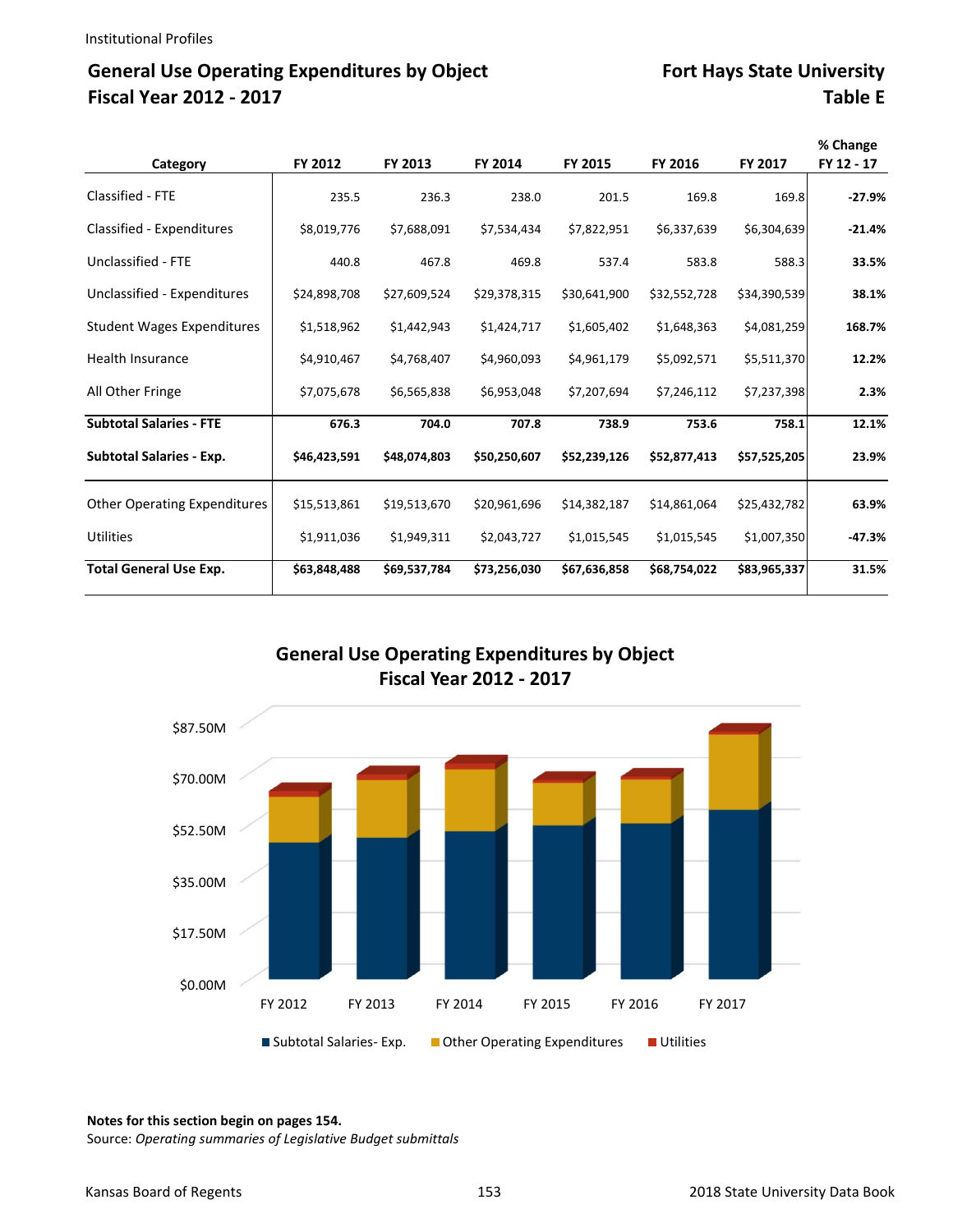### Institutional Profiles Notes – Fort Hays State University

#### **General Notes:**

1. The data in any tables that use the KHEDS AY Collection may have changed slightly in Academic Year 2010 through Academic Year 2014 due to a data clean‐up which improved the quality of data. Due to this slight adjustment in data, these tables may not match exactly what was published in prior year data books.

### **Table A: Enrollment by Student Characteristics**

- 1. The total for Fort Hays State University in FY 2012 for Degrees/Certificates Awarded was adjusted to correct an institutional reporting error. This data will not match previously published State University Data Books.
- 2. Beginning with the January 2015 data book, KBOR is using KHEDS Academic Year (AY) data instead of the KBOR Student Demographics Report and the Kansas Higher Education Enrollment Report (KHEER) for the enrollment and demographics data in Table A. The KHEDS Academic Year consists of consecutive summer, fall, and spring terms (i.e. the 2014 Academic Year covers Summer 2013 + Fall 2013 + Spring 2014). This change was made to align the data book with other KBOR reports.
- 3. Demographic and enrollment data can also be found in the Kansas Higher Education Reporting System (KHERS). KHERS is a web-based reporting tool providing access to data about Kansas public postsecondary institutions. KHERS allows users to view trends, filter reports, and perform comparisons through regularly‐updated dashboards, graphs and charts. KHERS can be accessed at stats.kansasregents.org/.
- 4. A divisor of 30 is used to calculate FTE for undergraduate students in an academic year, while a divisor of 24 is used for graduate students. Some institutions include additional factors for determining graduate student status when reporting to the National Student Clearinghouse, or for financial aid purposes, including GTA/GRA employment and/or enrollment in dissertation hours. IPEDS also uses additional criteria when determining graduate student status.
- 5. AY 2009-2011 residency data is taken from the Student Status file of the KHEDS AY Collection, which measures residency at the end of the academic year. Subsequent data is taken from the new Enrolled Flags field which measures residency at the beginning of the academic year, and matches what is currently displayed in the Kansas Higher Education Reporting System.
- 6. "Residency by Exception" refers to students who were not domiciliary residents of Kansas at the beginning of the academic year, but are classified as Kansas residents for tuition purposes pursuant to an allowable exception per statute.
- 7. The "% Change" column does not reflect the change in percentage for Student Age: Undergraduates, Student Age: Graduates, and Student Race/Ethnicity, but instead reflects the percent change in the number of students in each category for the time period. These number more accurately reflect the change in student population.
- 8. Beginning in AY 2011, institutions were required to report student's race/ethnicity according to definitions and parameters established by the U.S. Department of Education (IPEDS). According to these new definitions, a student's race/ethnicity can now be reported in four newly created or modified categories: Black or African‐American, Asian, Native Hawaiian/Pacific Islander, and Two or more races. The other race/ethnicity reporting categories are White, Non-resident Alien, American Indian/Alaska Native, Asian, and Unknown. The Hispanic ethnicity category includes all students who reported a Hispanic ethnicity, regardless of their race selection.
- 9. Prior to 2015, completions data in this table came from the IPEDS Completions survey and certificates were not included.
- 10. KBOR staff have worked to align completions definitions to IPEDS. As a result, the decision was made to modify the "certificates" category, beginning with AY 2014, to include all post‐secondary university certificates that lead to an industry recognized credential, license, or certification in standard reporting. Certificates that do not lead to an industry‐recognized credential are included under the "Other Awards" category. Certificates presented in Table 3.6 are categorized to reflect this new system of classification, while certificates for AY 2009 – AY 2013 in the Institutional Profiles section are categorized to match previous KBOR reporting, such as *Foresight 2020*, in order to allow individual institutions to do direct comparisons with prior year data.
- 11. Gross Building area the floor area contained within the building measured to the internal face of the external walls.
- 12. Net assignable area ‐ the gross area less the actual structural, mechanical, restrooms, custodial and circulation area.
- 13. Total Gross area ‐ area measured to outside face of each enclosed floor of building, excluding the roof.
- 14. The space factor shown for classrooms and teaching laboratories is derived by dividing the net assignable square feet by the weekly student contact hours. Small space factors indicate better utilization. More efficient utilization is easier to obtain at the larger institutions. The goal or standard particularly for the larger institutions is 0.83 for classrooms. Also, the goal for